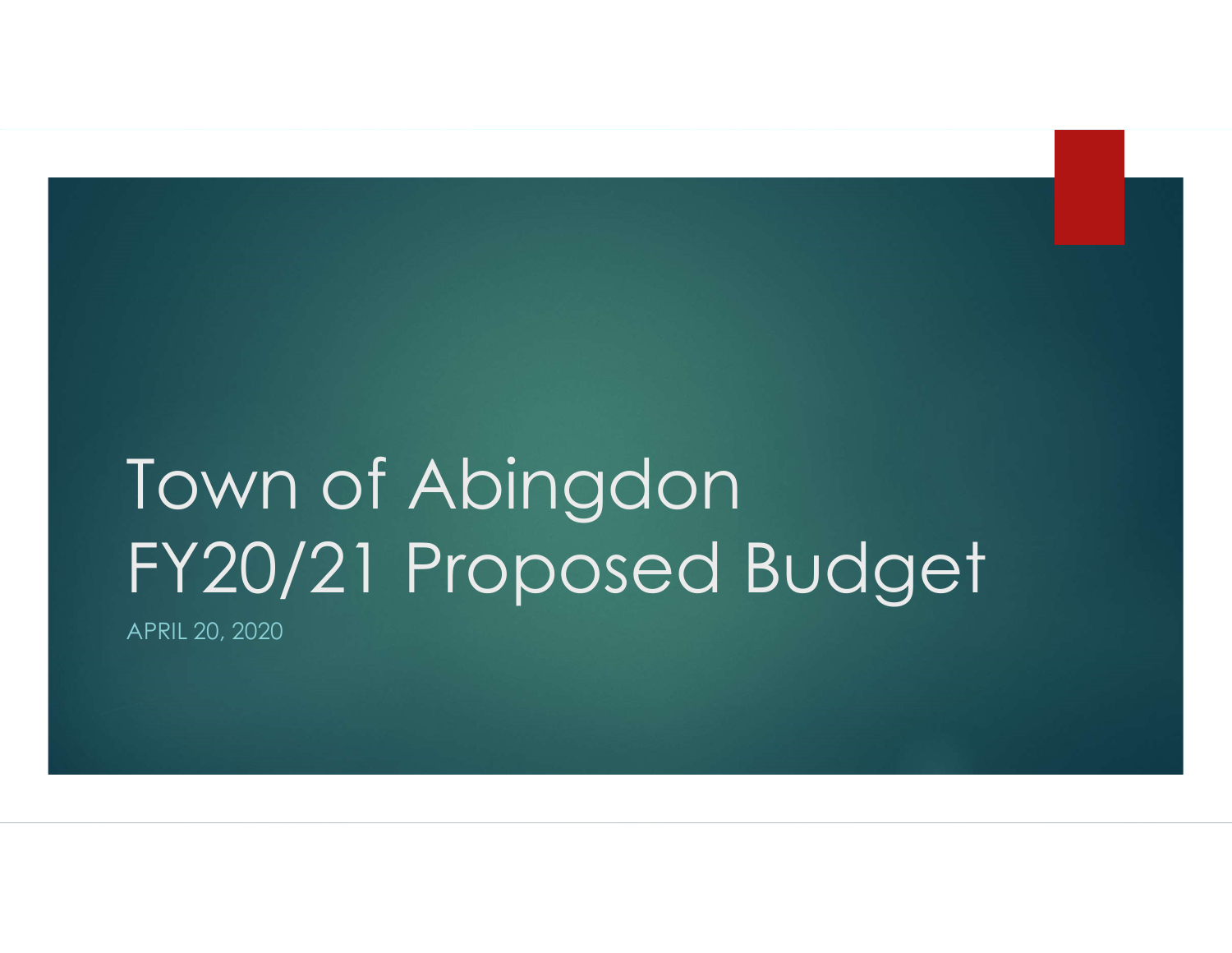#### Budget Development Process

- ▶ The Finance Committee has reviewed every department's line item budget through a process of department head meetings
	- $\blacktriangleright$  March 31
	- $\blacktriangleright$  April 9
- ▶ The Town Council will consider the advertised budget with a first reading and public hearing on May 18
- ▶ The second reading and adoption will be on June 15
- ▶ The Budget is effective July 1, 2020, through June 30, 2021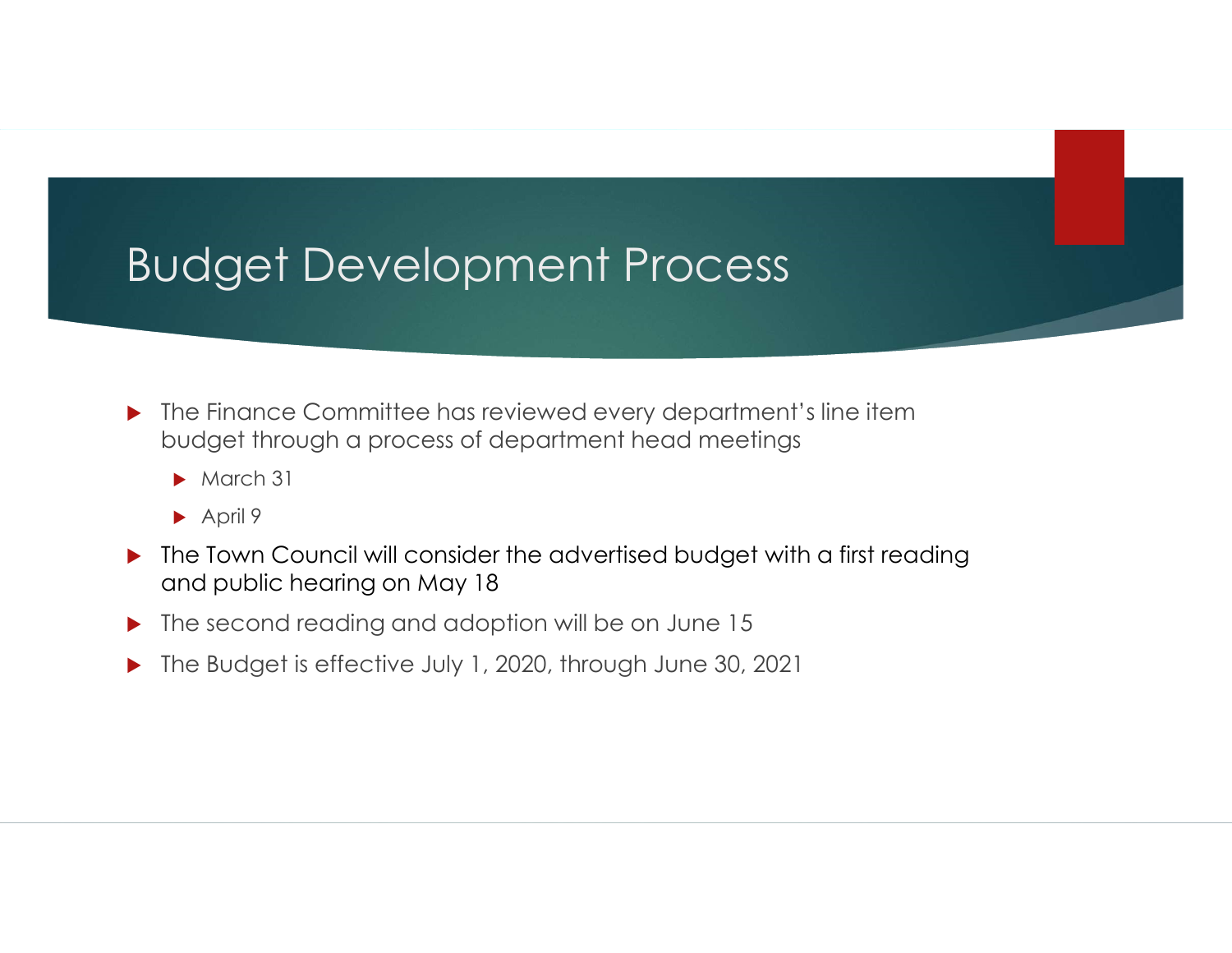#### Key Priorities

- **Protect and maintain the Town's Fund Balance** 
	- Maintain a minimum of \$5,000,000 balance in General Fund
	- ▶ Compliance with this policy ensures sufficient cash flow and reserves for Town operations
- Recognize and address revenue and expenditure impacts from COVID-19
	- Significant reductions to Meals and Lodging Taxes due to stay-at-home orders and non-essential business closings. Even if restrictions are lifted this summer, we expect a slow recovery so we have been conservative with revenue projections
	- Adjustments to the adopted budget can be made during FY21 if necessary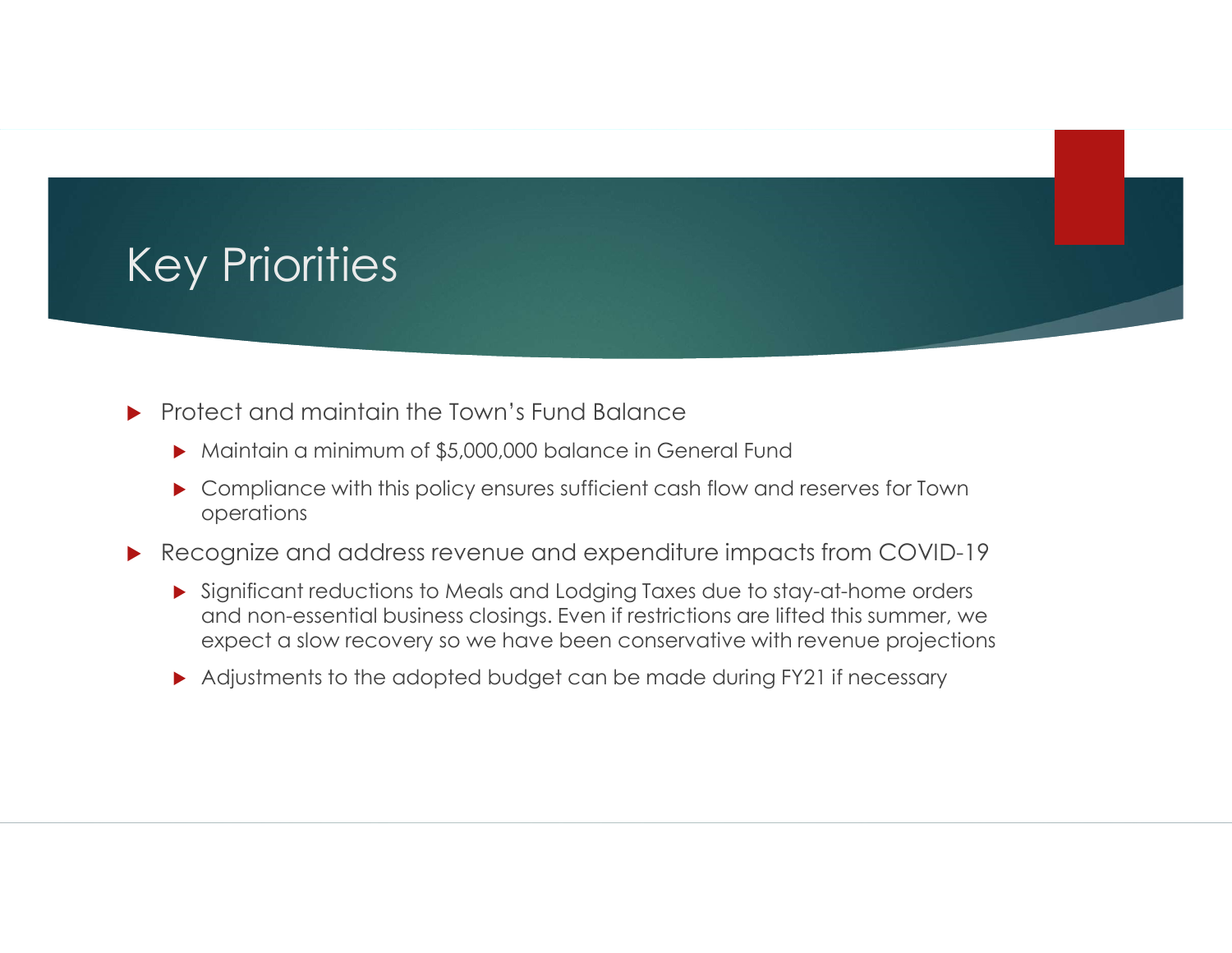#### Structurally-Enhanced Budget

- In addition to budget and expenditure reductions, Town staff has restructured the budget to provide better transparency and accounting of the financial activities of the Town
	- ▶ Creation of a Capital Projects Fund to track capital projects funded through loan proceeds and pay-as-you-go cash contributions from the General Fund
	- ▶ Creation of a Street Maintenance Fund to track street improvements funded through VDOT revenue-sharing programs and pay-as you-go cash contributions from the General Fund
	- Capture all debt service expenditures, including lease purchase agreements, in one department in the General Fund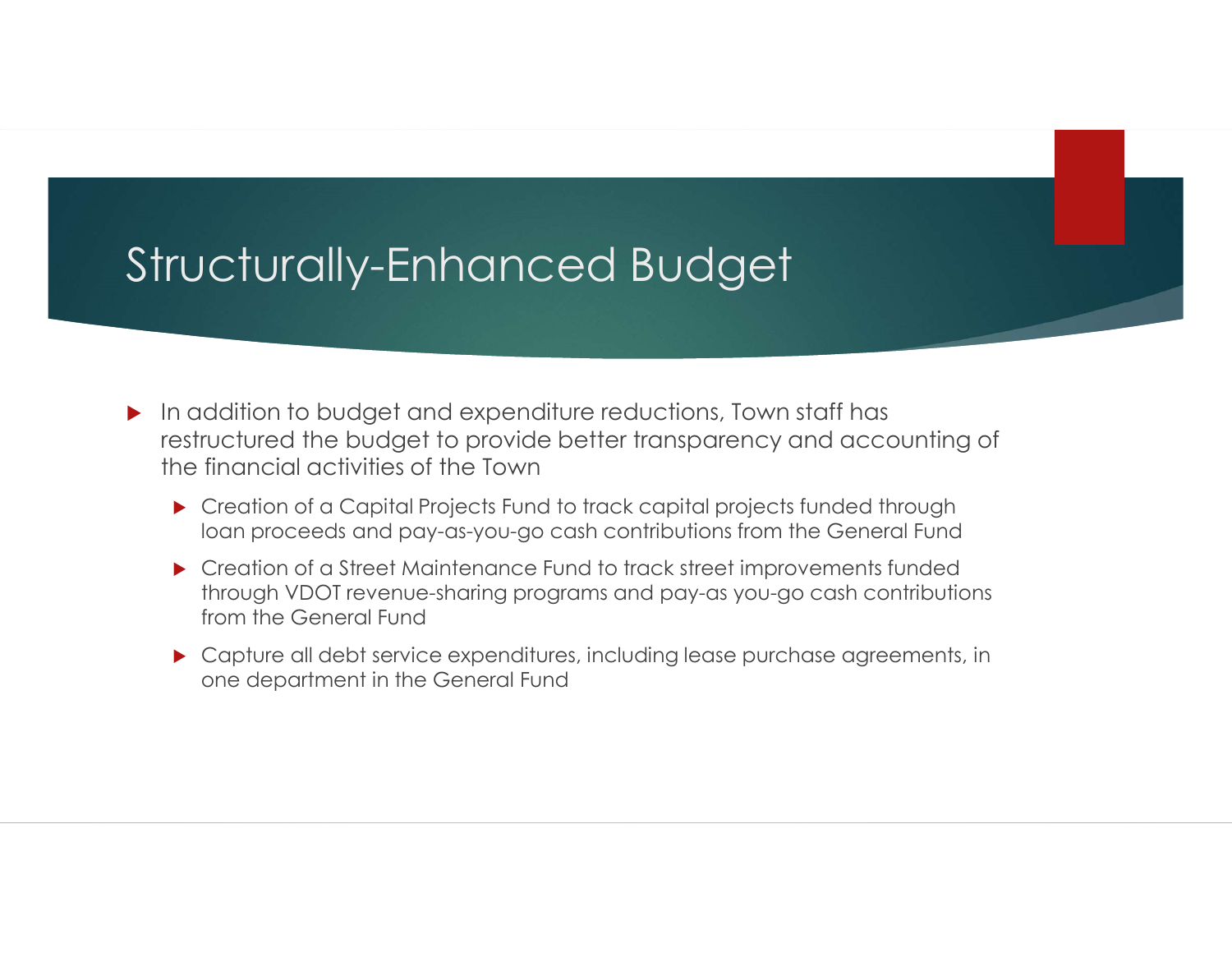| <b>Revenues</b>                                          | FY 19/20 Adopted       | FY20/21 Proposed       | <b>Variance</b>      |                     |
|----------------------------------------------------------|------------------------|------------------------|----------------------|---------------------|
| <b>General Fund</b>                                      | 13,698,821             | 10,874,582             | $-2,824,239$         |                     |
| <b>Capital Projects Fund</b>                             | 7,688,183              | 8,485,880              | 797,697              |                     |
| <b>Subtotal General Fund</b>                             | 21,387,004             | 19,360,462             | $-2,026,542$         |                     |
| <b>Street Maintenance Fund</b>                           | 2,030,626              | 2,466,500              | 435,874              |                     |
| <b>Wastewater Fund</b>                                   | 3,453,650              | 4,860,722              | 1,407,072            |                     |
| <b>Total Revenues</b>                                    | 26,871,280             | 26,687,684             | $-183,596$           | FY20/21<br>Proposed |
| <b>Expenditures</b>                                      | FY 19/20 Adopted       | FY20/21 Proposed       | <b>Variance</b>      |                     |
| <b>General Fund</b>                                      | 13,698,821             | 10,874,582             | $-2,824,239$         | <b>Budget</b>       |
| <b>Capital Projects Fund</b>                             | 7,688,183              | 8,485,880              | 797,697              |                     |
| <b>Subtotal General Fund</b>                             | 21,387,004             | 19,360,462             | $-183,596$           |                     |
|                                                          |                        |                        |                      |                     |
| <b>Street Maintenance Fund</b><br><b>Wastewater Fund</b> | 2,030,626<br>3.453.650 | 2,466,500<br>4.860.722 | 435,874<br>1.407.072 |                     |

| <u>Capital Projects Fund</u>   | <u>688,183</u> , | <u>8,485,880</u> | <u>797,697</u>  |
|--------------------------------|------------------|------------------|-----------------|
| <b>Subtotal General Fund</b>   | 21,387,004       | 19,360,462       | $-2,026,542$    |
|                                |                  |                  |                 |
| <b>Street Maintenance Fund</b> | 2,030,626        | 2,466,500        | 435,874         |
| <b>Wastewater Fund</b>         | 3,453,650        | 4,860,722        | 1,407,072       |
| <b>Total Revenues</b>          | 26,871,280       | 26,687,684       | $-183,596$      |
|                                |                  |                  |                 |
| <b>Expenditures</b>            | FY 19/20 Adopted | FY20/21 Proposed | <b>Variance</b> |
| <b>General Fund</b>            | 13,698,821       | 10,874,582       | $-2,824,239$    |
| <b>Capital Projects Fund</b>   | 7,688,183        | 8,485,880        | 797,697         |
| <b>Subtotal General Fund</b>   | 21,387,004       | 19,360,462       | $-183,596$      |
|                                |                  |                  |                 |
|                                |                  |                  |                 |
| <b>Street Maintenance Fund</b> | 2,030,626        | 2,466,500        | 435,874         |
| <b>Wastewater Fund</b>         | 3,453,650        | 4,860,722        | 1,407,072       |

Proposed Budget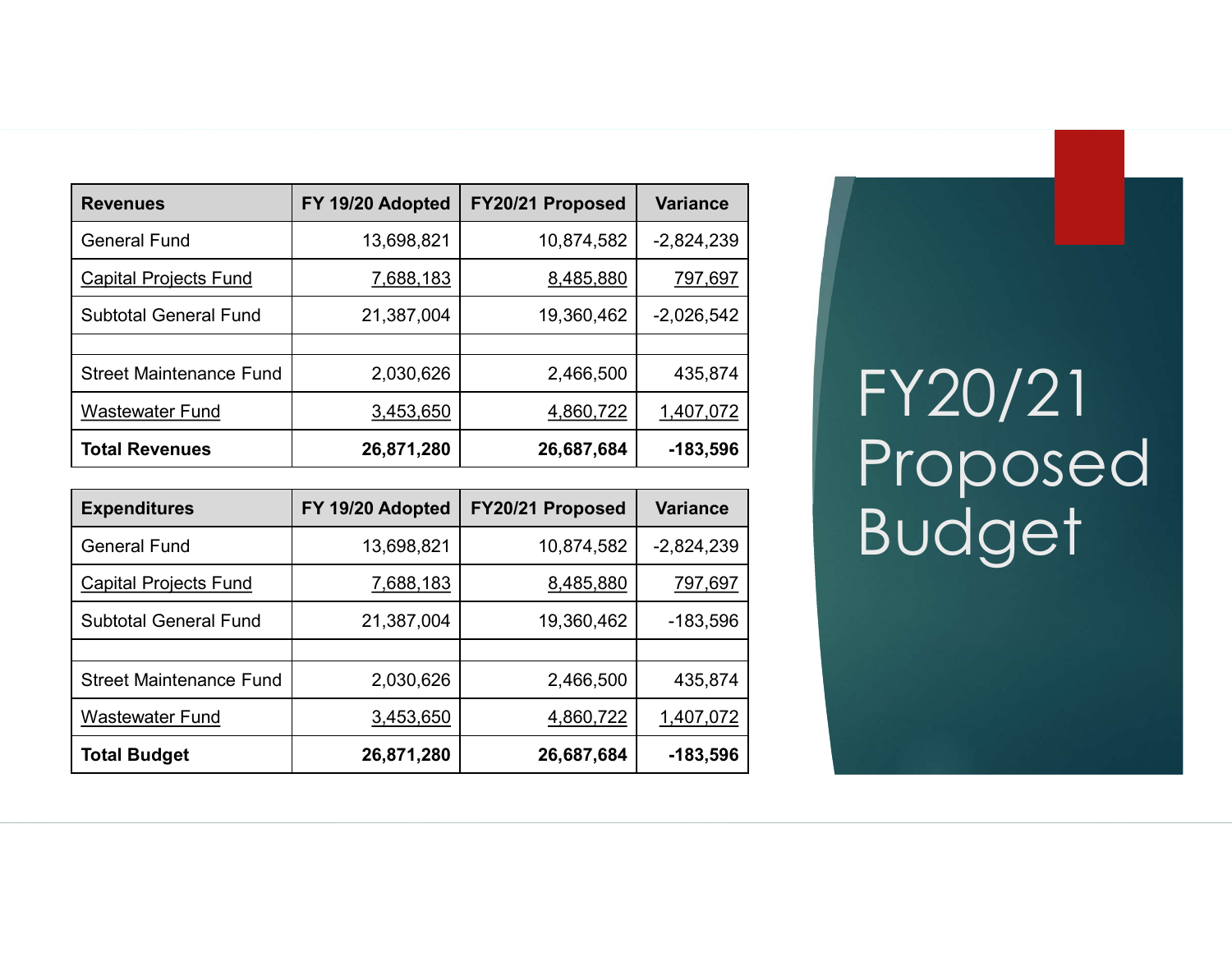| <b>Revenues</b>                | FY 19/20 Adopted | FY20/21 Proposed | <b>Variance</b> |          |
|--------------------------------|------------------|------------------|-----------------|----------|
| <b>General Fund</b>            | 13,698,821       | 10,874,582       | $-2,824,239$    |          |
| <b>Capital Projects Fund</b>   | 7,688,183        | 8,485,880        | 797,697         | FY20/21  |
| <b>Subtotal General Fund</b>   | 21,387,004       | 19,360,462       | $-2,026,542$    |          |
| <b>Street Maintenance Fund</b> | 2,030,626        | 2,466,500        | 435,874         | Proposed |
| <b>Wastewater Fund</b>         | 3,453,650        | 4,860,722        | 1,407,072       | Revenues |

FY20/21 Proposed Revenues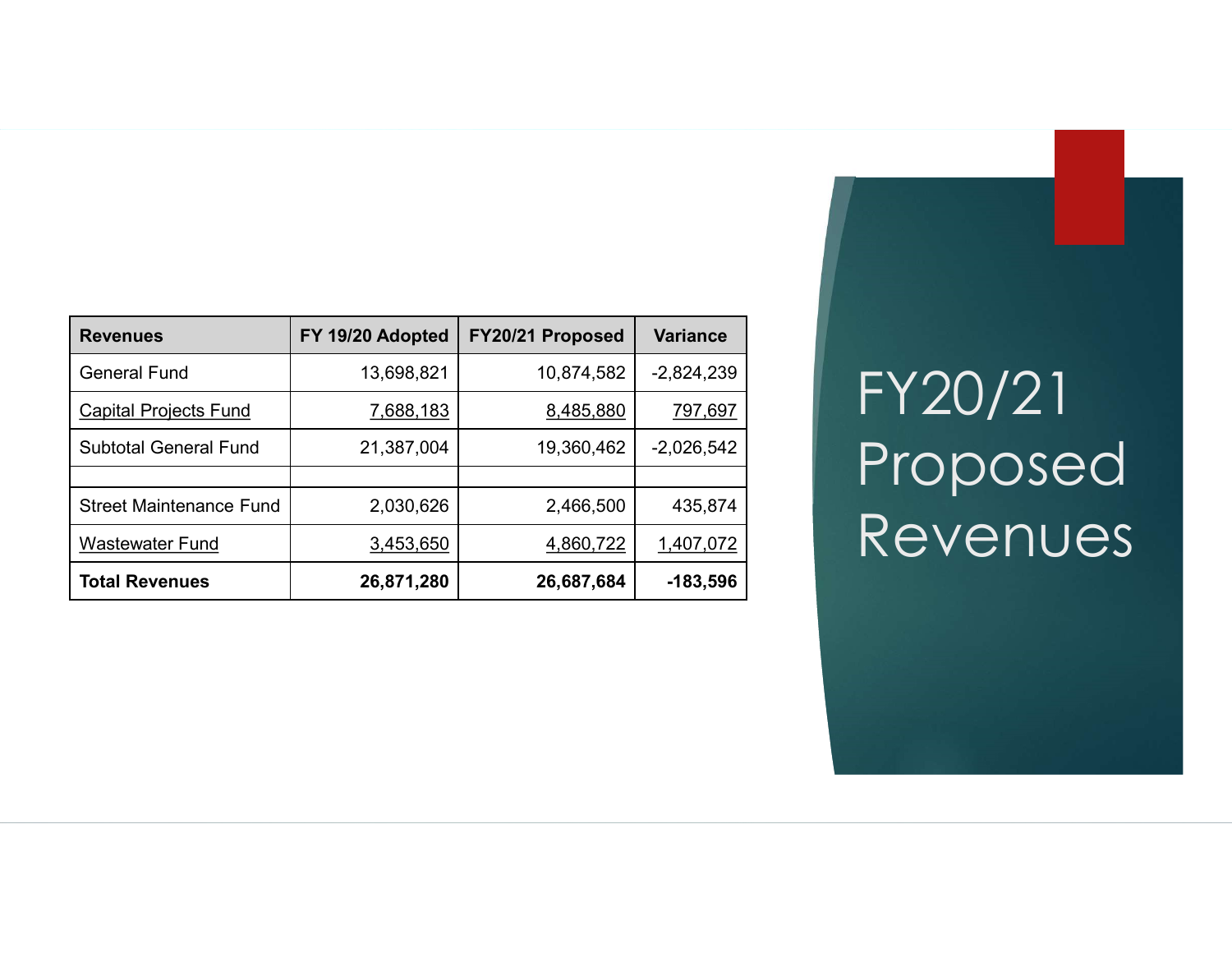#### FY20/21 Proposed General Fund Revenue

- ▶ Projected GF revenue decrease of \$2.8 million
- ▶ Some of this decrease is a result of reimbursements for grant-funded projects completed in FY19/20
- COVID-19 adjustments include projected decreases in taxes generated by local businesses such as Meals and Lodging Taxes

| d General Fund Revenue<br><b>FY19/20</b><br>FY20/21<br><b>Variance</b><br><b>Revenues</b><br><b>Anticipated</b><br><b>Proposed</b><br>13,698,821<br>10,874,582<br><b>General Fund</b><br>$-2,824,239$<br><b>COVID-19 Adjustments</b> |  |  |  |
|--------------------------------------------------------------------------------------------------------------------------------------------------------------------------------------------------------------------------------------|--|--|--|
|                                                                                                                                                                                                                                      |  |  |  |
|                                                                                                                                                                                                                                      |  |  |  |
|                                                                                                                                                                                                                                      |  |  |  |
|                                                                                                                                                                                                                                      |  |  |  |
|                                                                                                                                                                                                                                      |  |  |  |
|                                                                                                                                                                                                                                      |  |  |  |
|                                                                                                                                                                                                                                      |  |  |  |

| d General Fund Revenue      |                             |                 |  |                    |  |           |  |  |
|-----------------------------|-----------------------------|-----------------|--|--------------------|--|-----------|--|--|
|                             |                             |                 |  |                    |  |           |  |  |
|                             |                             |                 |  |                    |  |           |  |  |
|                             | FY19/20                     | FY20/21         |  |                    |  |           |  |  |
| <b>Revenues</b>             | <b>Anticipated</b>          | <b>Proposed</b> |  | <b>Variance</b>    |  |           |  |  |
| <b>General Fund</b>         | 13,698,821                  | 10,874,582      |  | $-2,824,239$       |  |           |  |  |
|                             |                             |                 |  |                    |  |           |  |  |
|                             | <b>COVID-19 Adjustments</b> |                 |  |                    |  |           |  |  |
| <b>Revenues</b>             | <b>Reduction Amount</b>     |                 |  | <b>Reduction %</b> |  |           |  |  |
| Sales Tax                   | $-51,000$                   |                 |  | 10%                |  |           |  |  |
| Lodging Tax                 | $-313,250$                  |                 |  | 35%                |  |           |  |  |
|                             | $-1,106,700$                |                 |  | 35%                |  |           |  |  |
| <b>Meals Tax</b>            |                             | 10%             |  |                    |  | $-93,550$ |  |  |
| <b>Business License Tax</b> |                             |                 |  |                    |  |           |  |  |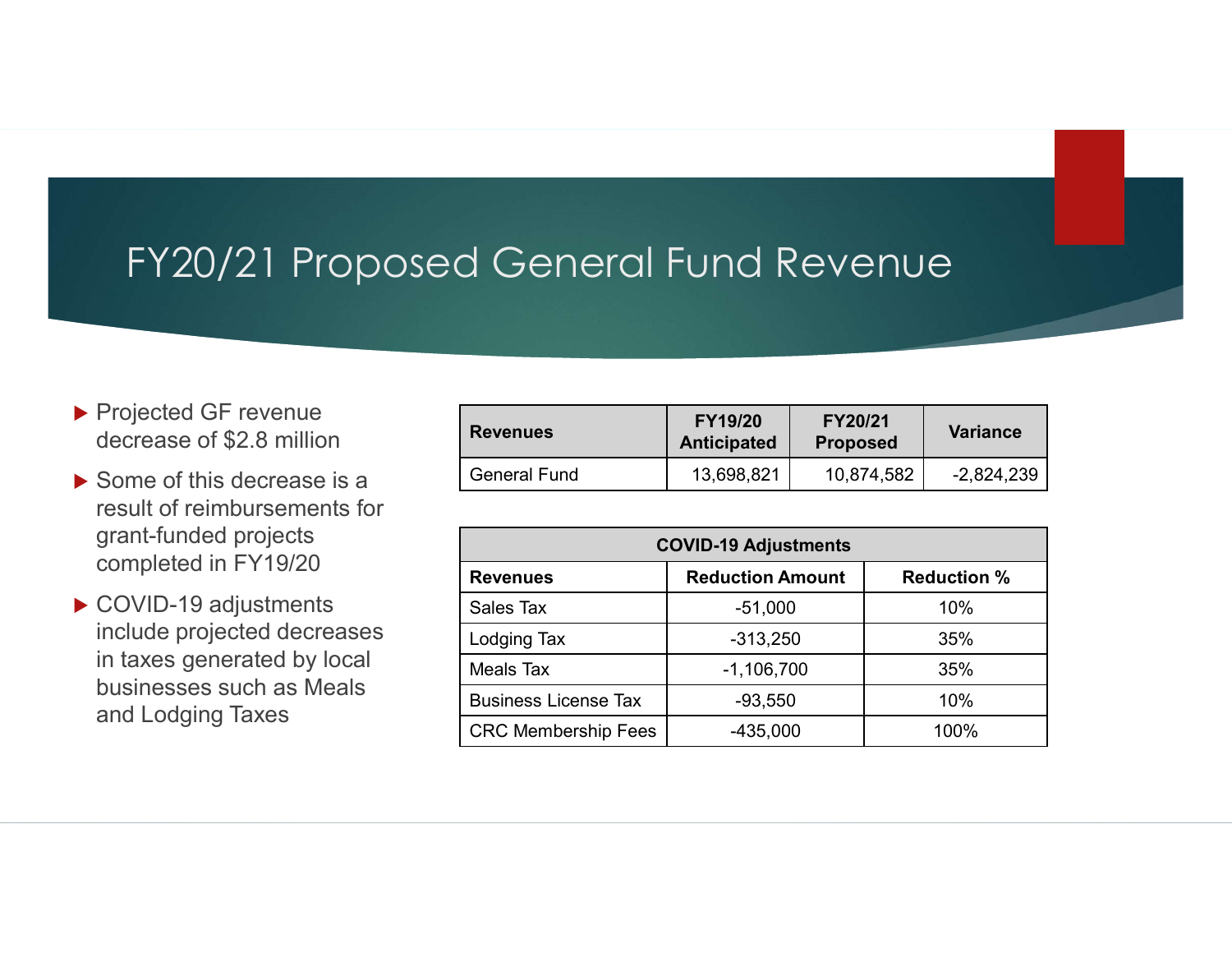#### FY20/21 Proposed Capital Projects Fund Revenue

- ▶ Created Capital Projects Fund to enhance transparency and facilitate the tracking of these expenses
- **Projects expenses in various** departments in the General Fund will be moved to the Capital Projects Fund
- Most revenue will come from loan proceeds and transfers from General Fund

| Capital Projects Fund Revenue                       |                               |                            |                 |  |
|-----------------------------------------------------|-------------------------------|----------------------------|-----------------|--|
|                                                     |                               |                            |                 |  |
|                                                     |                               |                            |                 |  |
|                                                     |                               |                            |                 |  |
| <b>Revenues</b>                                     | FY19/20<br><b>Anticipated</b> | FY20/21<br><b>Proposed</b> | <b>Variance</b> |  |
| <b>Capital Projects Fund</b>                        | 7,688,183                     | 8,485,880                  | 797,697         |  |
|                                                     |                               |                            |                 |  |
| <b>Capital Projects Fund Revenue Reconciliation</b> |                               |                            |                 |  |
|                                                     |                               |                            |                 |  |

| Capital Projects Fund Revenue                       |                                |                            |                 |
|-----------------------------------------------------|--------------------------------|----------------------------|-----------------|
| <b>Revenues</b>                                     | <b>FY19/20</b><br>Anticipated  | FY20/21<br><b>Proposed</b> | <b>Variance</b> |
| <b>Capital Projects Fund</b>                        | 7,688,183                      | 8,485,880                  | 797,697         |
|                                                     |                                |                            |                 |
| <b>Capital Projects Fund Revenue Reconciliation</b> |                                |                            |                 |
| Loan Proceeds                                       |                                | 586,817                    |                 |
| Radio System - Short Term Loan                      |                                | 530,680                    |                 |
| <b>General Fund Transfer</b>                        |                                | 455,200                    |                 |
| <b>Sports Complex Donations</b>                     |                                | $-775,000$                 |                 |
|                                                     | Change from FY19/20 to FY20/21 | 797,697                    |                 |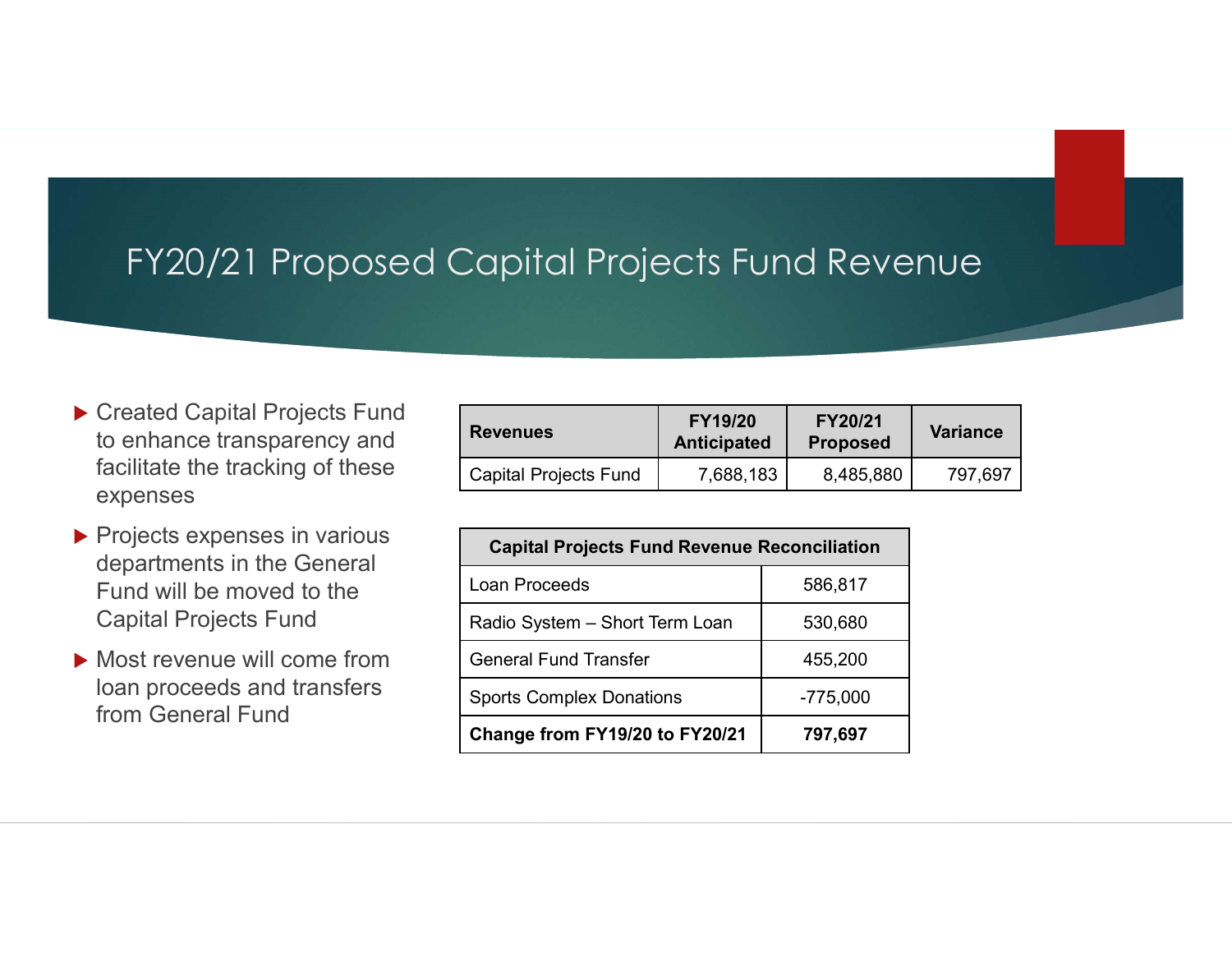#### FY20/21 Proposed Street Maintenance Fund Revenue

- ▶ Created Street Maintenance Fund for transparency and to facilitate the tracking of these expenses
- ▶ Funds from VDOT restricted for street maintenance were previously deposited
- Most revenue will come from VDOT street maintenance funds, grants, and transfers from General Fund

| reet Maintenance Fund Revenue                         |                                      |                            |                 |  |
|-------------------------------------------------------|--------------------------------------|----------------------------|-----------------|--|
|                                                       |                                      |                            |                 |  |
| <b>Revenues</b>                                       | <b>FY19/20</b><br><b>Anticipated</b> | FY20/21<br><b>Proposed</b> | <b>Variance</b> |  |
| <b>Street Maintenance Fund</b>                        | 2,030,626                            | 2,466,500                  | 435,874         |  |
|                                                       |                                      |                            |                 |  |
| <b>Street Maintenance Fund Revenue Reconciliation</b> |                                      |                            |                 |  |
|                                                       |                                      |                            |                 |  |

| reet Maintenance Fund Revenue                         |                                      |                            |                 |
|-------------------------------------------------------|--------------------------------------|----------------------------|-----------------|
|                                                       |                                      |                            |                 |
|                                                       |                                      |                            |                 |
| <b>Revenues</b>                                       | <b>FY19/20</b><br><b>Anticipated</b> | FY20/21<br><b>Proposed</b> | <b>Variance</b> |
| <b>Street Maintenance Fund</b>                        | 2,030,626                            | 2,466,500                  | 435,874         |
|                                                       |                                      |                            |                 |
| <b>Street Maintenance Fund Revenue Reconciliation</b> |                                      |                            |                 |
| Park Street Project Grant Funds                       |                                      | 360,957                    |                 |
| <b>VDOT Street Maintenance Funds</b>                  |                                      | 24,917                     |                 |
| Transfer from General Fund (Main & Pecan)             |                                      | 50,000                     |                 |
|                                                       | Change from FY19/20 to FY20/21       | 435,874                    |                 |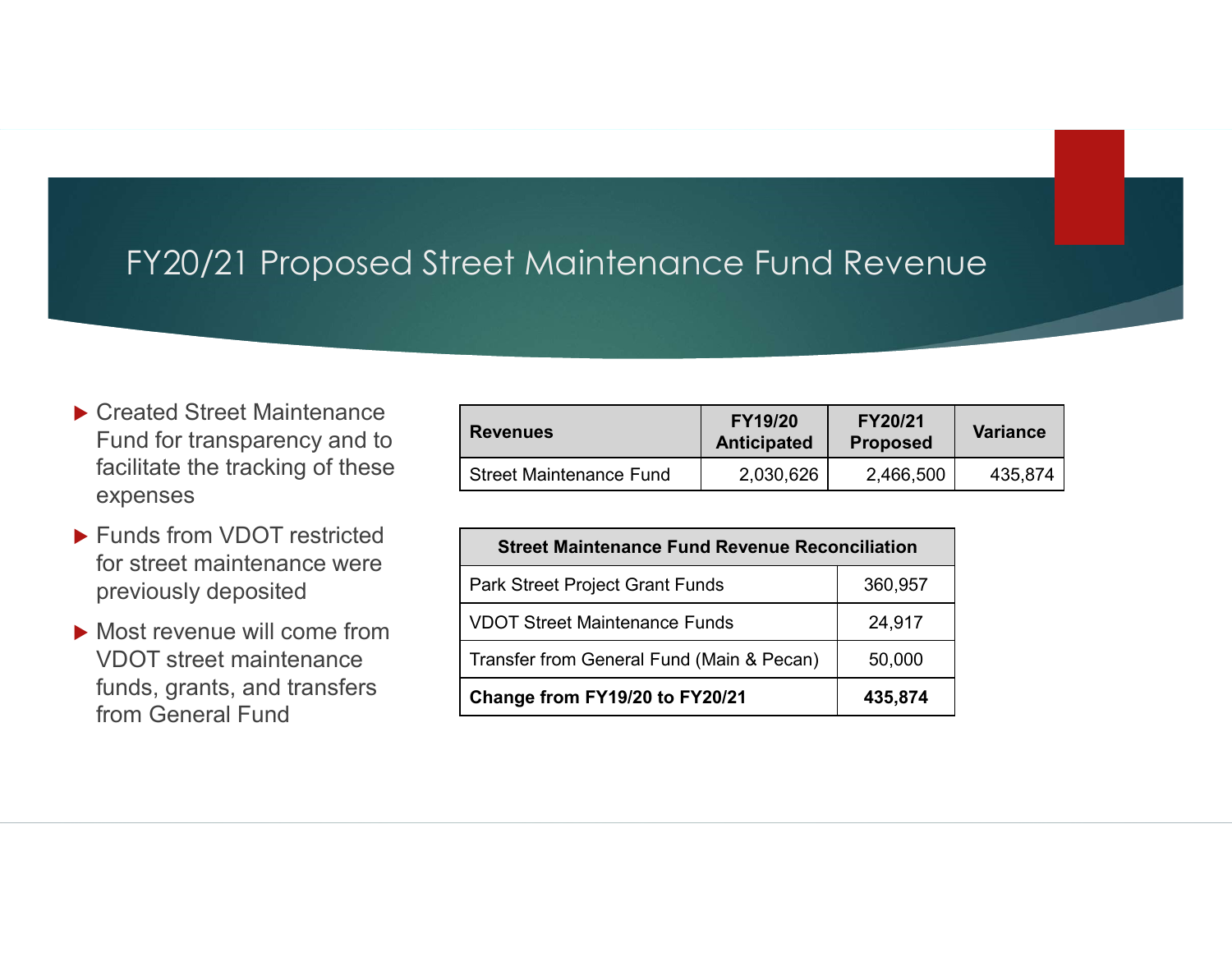#### FY20/21 Proposed Wastewater Fund Revenue

- ▶ Majority of loan proceeds are to fund system improvements related to I & I
- Revenue from sewer service projected to be steady despite no proposed rate increase
- ▶ Rates will be re-evaluated later in fiscal year based on the timing of planned capital expenses and condition of economy

| Wastewater Fund Revenue                       |                                      |                            |                 |  |  |
|-----------------------------------------------|--------------------------------------|----------------------------|-----------------|--|--|
|                                               |                                      |                            |                 |  |  |
|                                               |                                      |                            |                 |  |  |
|                                               |                                      |                            |                 |  |  |
| <b>Revenues</b>                               | <b>FY19/20</b><br><b>Anticipated</b> | FY20/21<br><b>Proposed</b> | <b>Variance</b> |  |  |
| <b>Wastewater Fund</b>                        | 3,453,650                            | 4,860,722                  | 1,407,072       |  |  |
|                                               |                                      |                            |                 |  |  |
|                                               |                                      |                            |                 |  |  |
| <b>Wastewater Fund Revenue Reconciliation</b> |                                      |                            |                 |  |  |

| Wastewater Fund Revenue |                                               |                            |                 |
|-------------------------|-----------------------------------------------|----------------------------|-----------------|
| <b>Revenues</b>         | FY19/20<br><b>Anticipated</b>                 | FY20/21<br><b>Proposed</b> | <b>Variance</b> |
| <b>Wastewater Fund</b>  | 3,453,650                                     | 4,860,722                  | 1,407,072       |
|                         |                                               |                            |                 |
|                         | <b>Wastewater Fund Revenue Reconciliation</b> |                            |                 |
| Loan Proceeds           |                                               | 1,301,674                  |                 |
| <b>Sewer Service</b>    |                                               | 92,098                     |                 |
| <b>Other Revenue</b>    |                                               | 13,300                     |                 |
|                         | Change from FY19/20 to FY20/21                | 1,407,072                  |                 |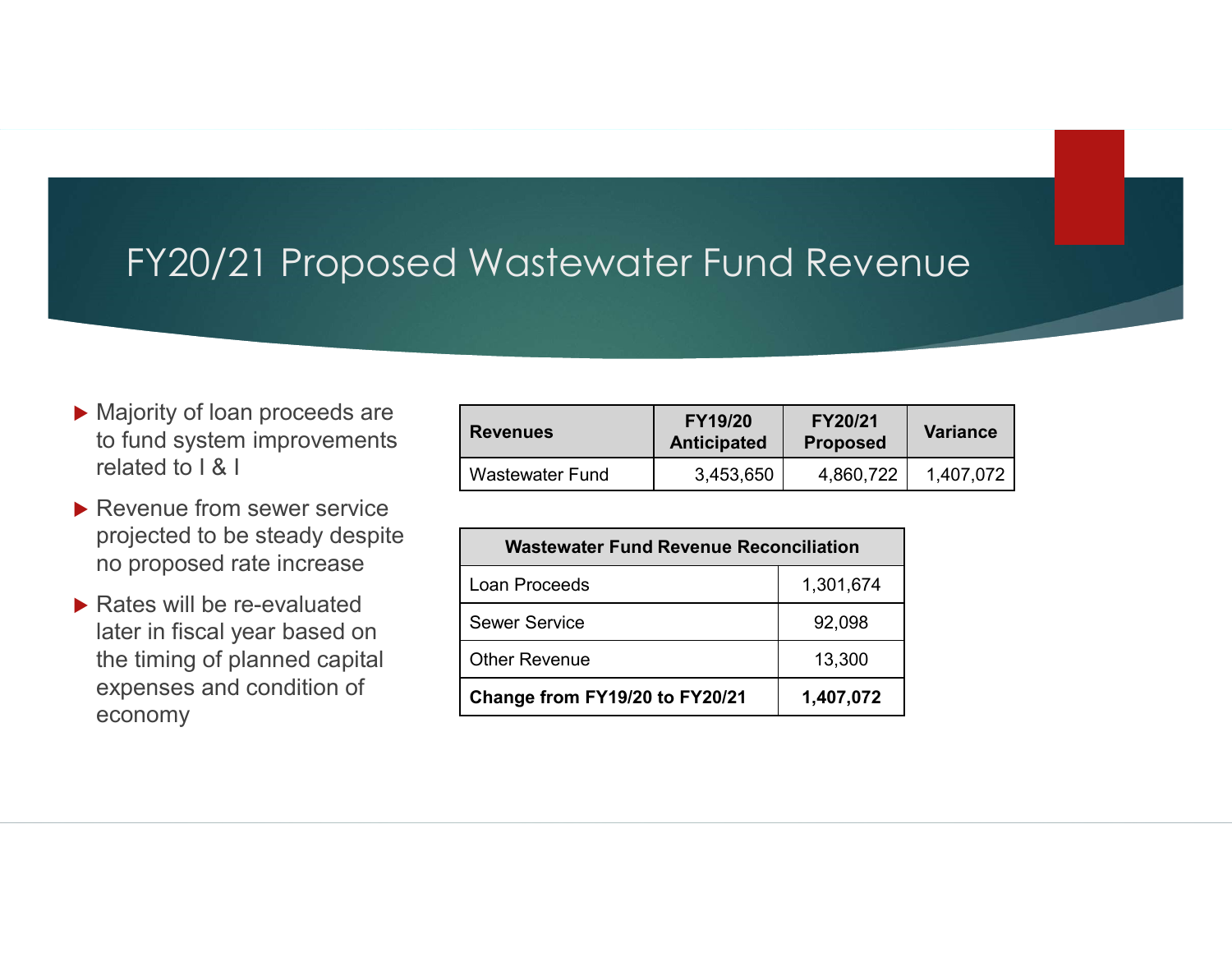|                                | FY 2020-2021 Budget |                  |              |
|--------------------------------|---------------------|------------------|--------------|
| Expenditures                   | FY 19/20 Adopted    | FY20/21 Proposed | Variance     |
| <b>General Fund</b>            | 13,698,821          | 10,874,582       | $-2,824,239$ |
| <b>Capital Projects Fund</b>   | 7,688,183           | 8,485,880        | 797,697      |
| <b>Subtotal General Fund</b>   | 21,387,004          | 19,360,462       | $-2,026,542$ |
| <b>Street Maintenance Fund</b> | 2,030,626           | 2,466,500        | 435,874      |
| <b>Wastewater Fund</b>         | 3,453,650           | 4,860,722        | 1,407,072    |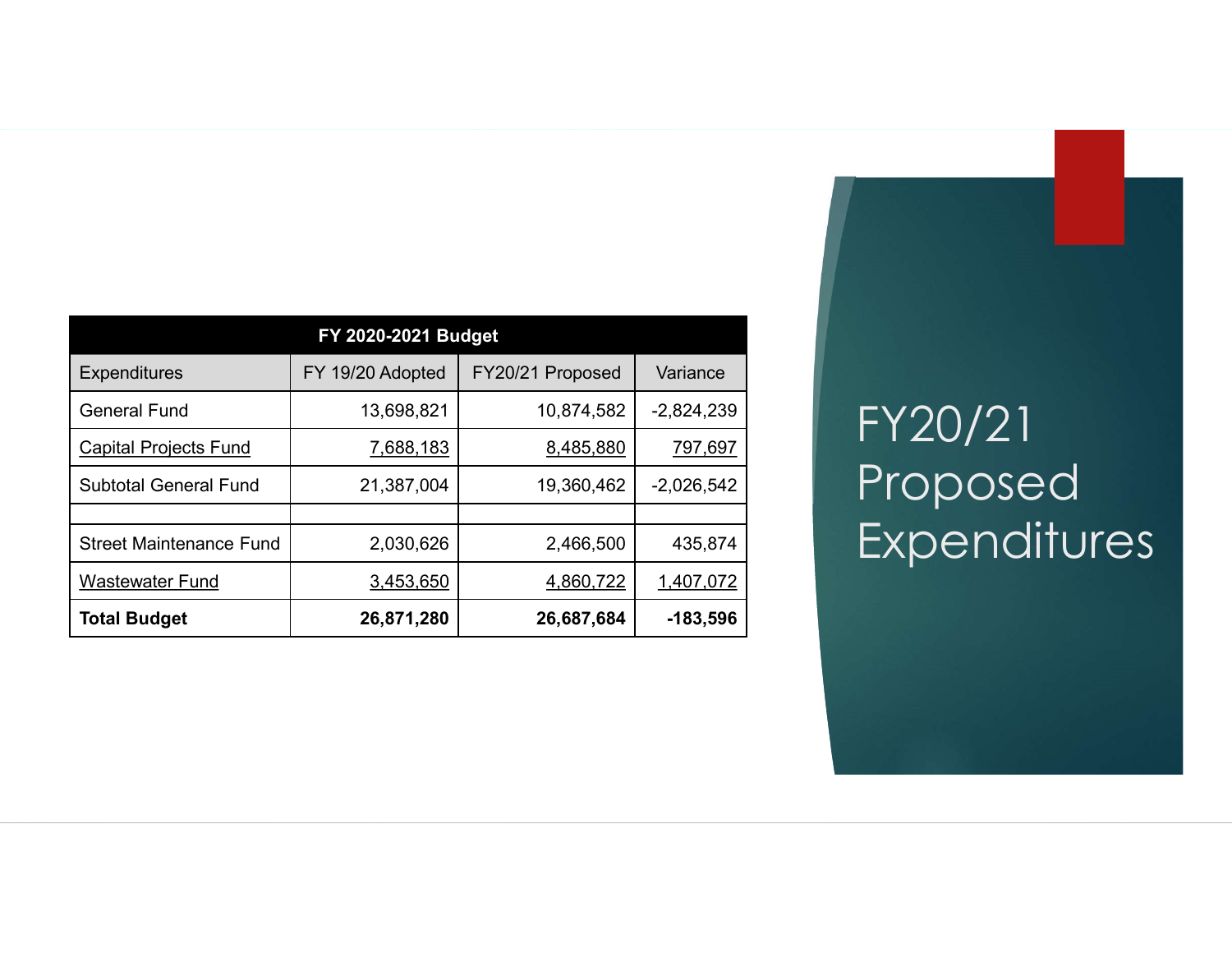| <b>General Fund Budget Expense</b>         | Variance     | <b>Note</b>                                     |                     |
|--------------------------------------------|--------------|-------------------------------------------------|---------------------|
| <b>Building Inspections</b>                | $-125,409$   | Reclassified some expenses to Facilities Maint. |                     |
| Capital Projects                           | 455,200      |                                                 |                     |
| Street Capital Projects - General Fund     | 50,000       |                                                 |                     |
| Non-Departmental Allocations               | $-372,090$   | All have been eliminated                        |                     |
| Contractual Services - Town Administration | $-40,604$    |                                                 |                     |
| Creeper Trail Project                      | $-794,595$   | Offset with revenue                             |                     |
| <b>Facilities Maintenance Department</b>   | 256,841      | Creation of new department                      |                     |
| Finance                                    | $-50,000$    |                                                 | FY20/21 Propose     |
| <b>Fleet Vehicle Reductions</b>            | $-17,400$    |                                                 | <b>General Fund</b> |
| Green Springs Road Realignment             | -479,672     | Offset with revenue                             |                     |
| <b>Historic Properties</b>                 | $-200,000$   |                                                 | Expenditure         |
| <b>Muster Grounds</b>                      | $-102,737$   |                                                 | Reconciliation -    |
| Public Works & Streets                     | $-55,318$    |                                                 |                     |
| <b>Recreation Reductions</b>               | $-1,015,602$ | Reductions in services and operating expenses   | FY19/20 to FY20     |
| Tipping Fees - Solid Waste Management      | 46,000       | Due to loss of recycling                        |                     |
| <b>Tourism Reductions</b>                  | $-671,573$   | Reductions in services and operating expenses   |                     |
| Travel                                     | $-45,011$    |                                                 |                     |
| Zoning and Subdivision Code Update         | 80,000       |                                                 |                     |
|                                            | 111,376      | Reclassification to debt service                |                     |
| Lease Payments                             |              |                                                 |                     |
| <b>Restricted Contingency Funds</b>        | 195,322      |                                                 |                     |
| Miscellaneous Adjustments to All Depts.    | $-48,967$    |                                                 |                     |

FY20/21 Proposed General Fund **Expenditure** Reconciliation - FY19/20 to FY20/21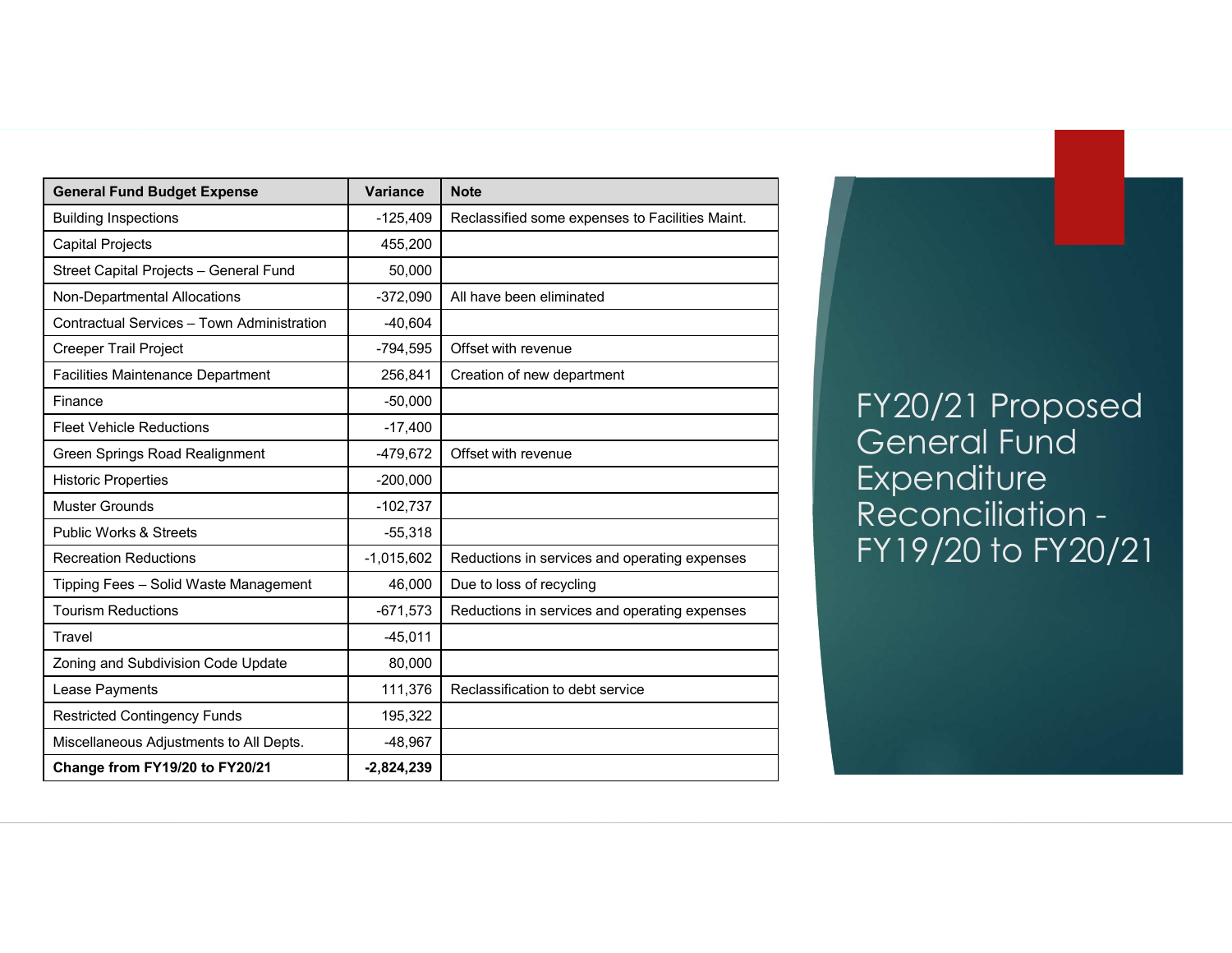## FY20/21 Proposed Capital Projects Fund<br>Expenditure Reconciliation – FY19/20 to FY20/21 EY20/21 Proposed Capital Projects Fund<br>Expenditure Reconciliation – FY19/20 to FY20/21 Capital Projects Fund<br>
Ciliation — FY19/20 to FY20/21<br>
Try1920 **FY2021**<br>
Try1920 FY2021 Variance<br>
Capital Projects Fund 7,688,183 8,485,880 797,697<br>
Capital Projects Fund Expenditure Reconciliation<br>
Information Technology

- $\blacktriangleright$  IT expenses increase with new public safety radios
- ▶ Police Department to purchase 3 patrol vehicles partially with asset forfeiture funds (0 purchased FY19/20)
- ▶ Fields-Penn House project second phase comprised of interior renovations and site improvements

|                       | <b>FY19/20</b><br><b>Adopted</b> | <b>FY20/21</b><br><b>Proposed</b> | Variance |
|-----------------------|----------------------------------|-----------------------------------|----------|
| Capital Projects Fund | 7,688,183                        | 8,485,880                         | 797.697  |

| Capital Projects Fund                                   |                           |                     |                 |
|---------------------------------------------------------|---------------------------|---------------------|-----------------|
| ciliation - FY19/20 to FY20/21                          |                           |                     |                 |
|                                                         |                           |                     |                 |
|                                                         |                           |                     |                 |
|                                                         |                           |                     |                 |
|                                                         |                           |                     |                 |
|                                                         | FY19/20<br><b>Adopted</b> | FY20/21<br>Proposed | <b>Variance</b> |
| Capital Projects Fund                                   | 7,688,183                 | 8,485,880           | 797,697         |
|                                                         |                           |                     |                 |
| <b>Capital Projects Fund Expenditure Reconciliation</b> |                           |                     |                 |
| Information Technology Projects                         |                           | 586,817             |                 |
| Police Dept. Projects                                   |                           | 135,685             |                 |
| Solid Waste Management Projects                         |                           | 31,238              |                 |
| <b>Facility Maintenance Projects</b>                    |                           | $-9,300$            |                 |
| Parks & Playgrounds Projects                            |                           | $-34,150$           |                 |
| <b>Coomes Recreation Center Projects</b>                |                           | 30,500              |                 |
| <b>Sports Complex</b>                                   |                           | 97,958              |                 |
|                                                         |                           | 125,000             |                 |
| Fields-Penn House                                       |                           |                     |                 |
| Reclassify Lease Payments to Debt Service               |                           | $-82,414$           |                 |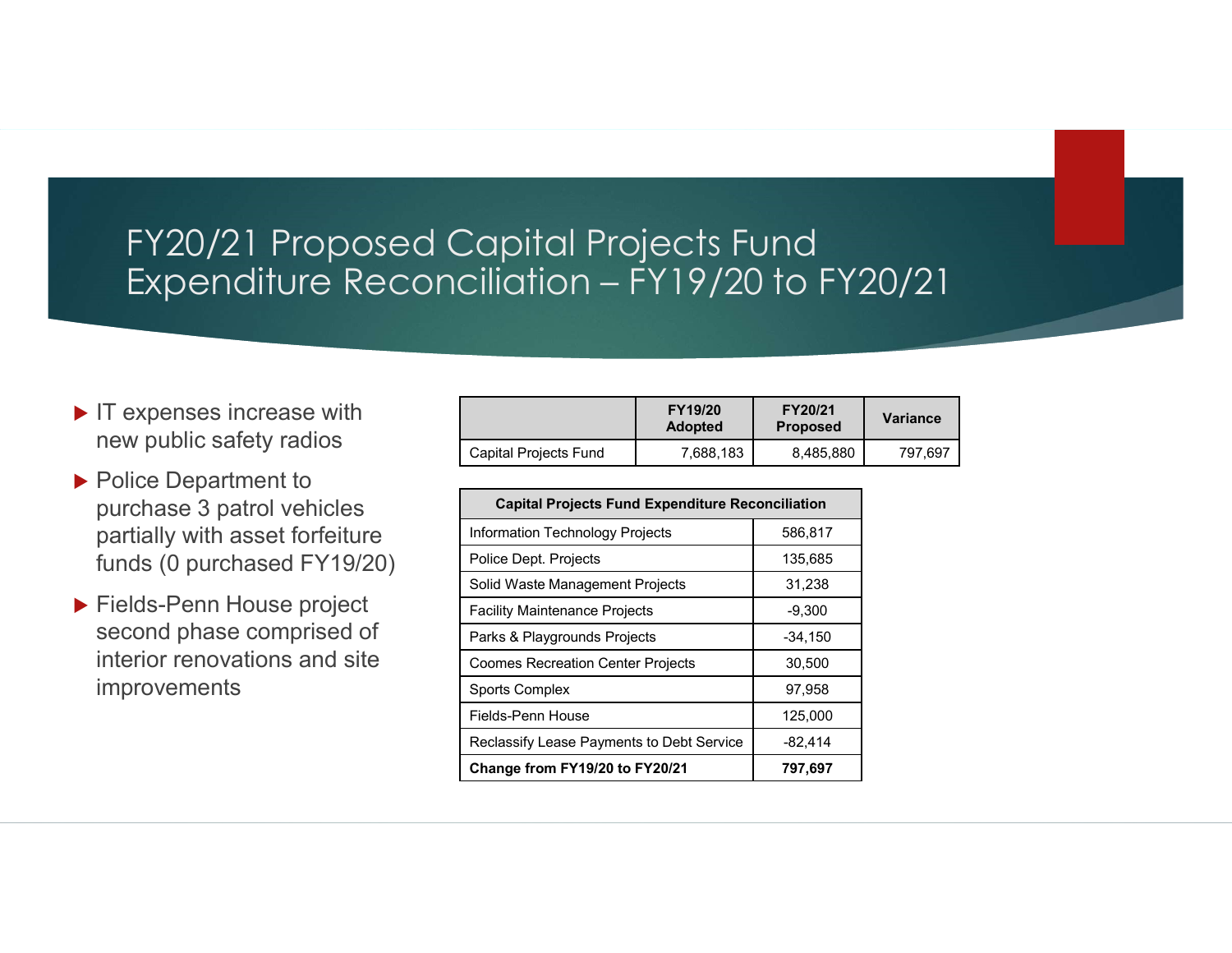# FY20/21 Proposed Street Maintenance Fund<br>Expenditure Reconciliation – FY19/20 to FY20/21 EY20/21 Proposed Street Maintenance Fund<br>Expenditure Reconciliation – FY19/20 to FY20/21

- ▶ VDOT-funded street maintenance increase due to accumulated surpluses of these restricted funds
- ▶ Park Street project will be completed with 98% grant reimbursement from VDOT
- Main & Pecan project expenses from General Fund contribution

| <u>Street Maintenance Fund</u><br>ciliation $-$ FY19/20 to FY20/21 |                                  |                            |                 |  |
|--------------------------------------------------------------------|----------------------------------|----------------------------|-----------------|--|
| <b>Revenues</b>                                                    | <b>FY19/20</b><br><b>Adopted</b> | FY20/21<br><b>Proposed</b> | <b>Variance</b> |  |
| <b>Street Maintenance Budget</b>                                   | 2,030,626                        | 2,466,500                  | 435,874         |  |
| <b>Street Maintenance Fund Expenditure Reconciliation</b>          |                                  |                            |                 |  |
|                                                                    |                                  |                            |                 |  |

| Street Maintenance Fund                                   |                                  |                            |                 |
|-----------------------------------------------------------|----------------------------------|----------------------------|-----------------|
| ciliation – FY19/20 to FY20/21                            |                                  |                            |                 |
|                                                           |                                  |                            |                 |
|                                                           |                                  |                            |                 |
| <b>Revenues</b>                                           | <b>FY19/20</b><br><b>Adopted</b> | FY20/21<br><b>Proposed</b> | <b>Variance</b> |
| <b>Street Maintenance Budget</b>                          | 2,030,626                        | 2,466,500                  | 435,874         |
|                                                           |                                  |                            |                 |
| <b>Street Maintenance Fund Expenditure Reconciliation</b> |                                  |                            |                 |
| Street Maintenance (VDOT Funds)                           |                                  | 49,183                     |                 |
| Park Street Project                                       |                                  | 336,691                    |                 |
| Main & Pecan Preliminary Engineering                      |                                  | 50,000                     |                 |
|                                                           |                                  |                            |                 |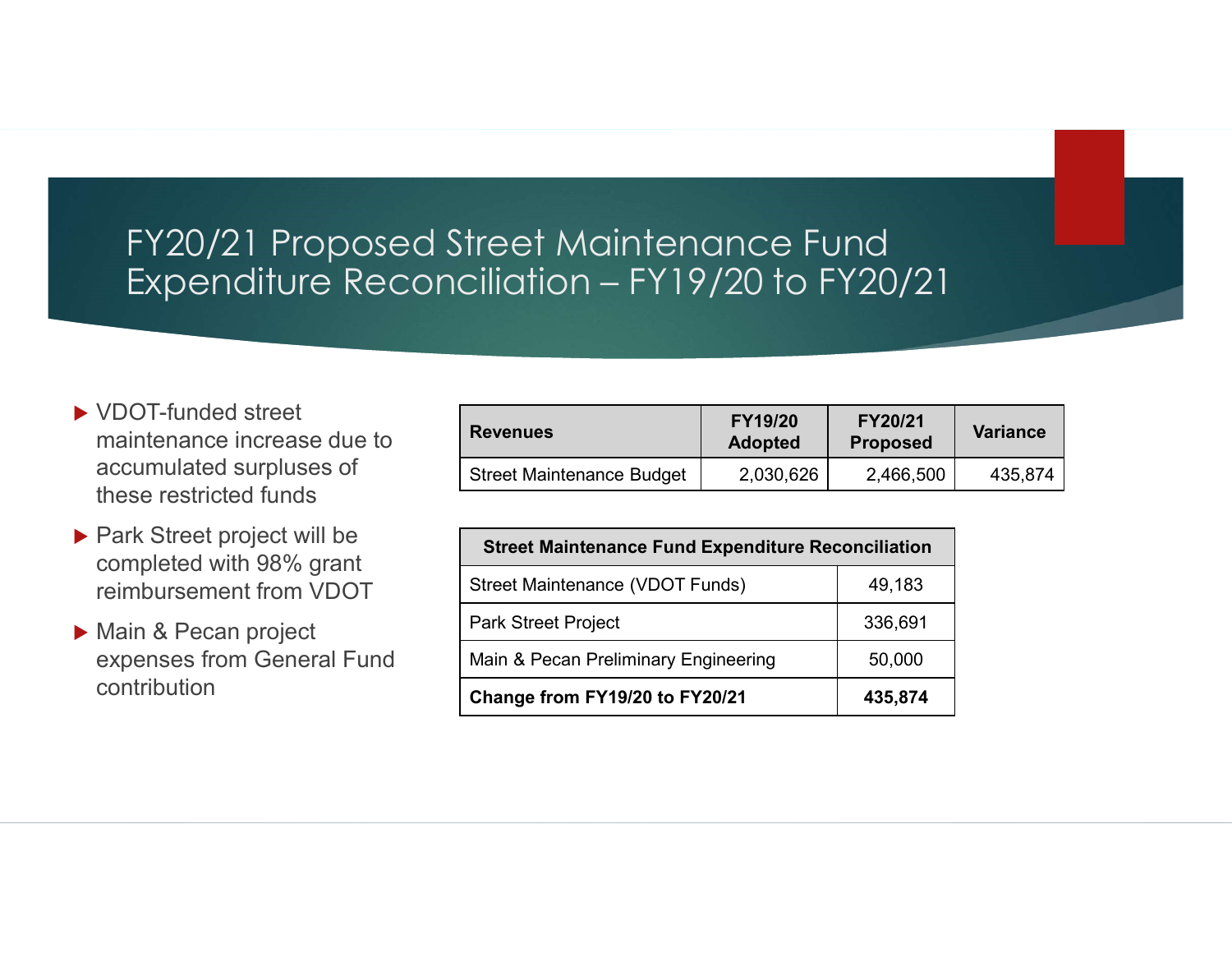# FY20/21 Proposed Wastewater Fund<br>Expenditure Reconciliation – FY19/20 to FY20/21 EY20/21 Proposed Wastewater Fund<br>Expenditure Reconciliation – FY19/20 to FY20/21

- Most projects consist of wastewater collection system improvements due to I & I
- ▶ Operating expenses for treatment plant similar to FY19/20
- ▶ Debt service increases modestly but will be higher in FY21/22 due to loan proceeds received in FY20/21 to fund capital projects

| Wastewater Fund<br>iciliation - FY19/20 to FY20/21 |                           |                            |                 |  |  |
|----------------------------------------------------|---------------------------|----------------------------|-----------------|--|--|
|                                                    |                           |                            |                 |  |  |
|                                                    |                           |                            |                 |  |  |
| <b>Revenues</b>                                    | FY19/20<br><b>Adopted</b> | FY20/21<br><b>Proposed</b> | <b>Variance</b> |  |  |
| <b>Wastewater Budget</b>                           | 3,453,650                 | 4,860,722                  | 1,407,072       |  |  |
|                                                    |                           |                            |                 |  |  |
| <b>Wastewater Fund Expenditure Reconciliation</b>  |                           |                            |                 |  |  |
|                                                    |                           |                            |                 |  |  |